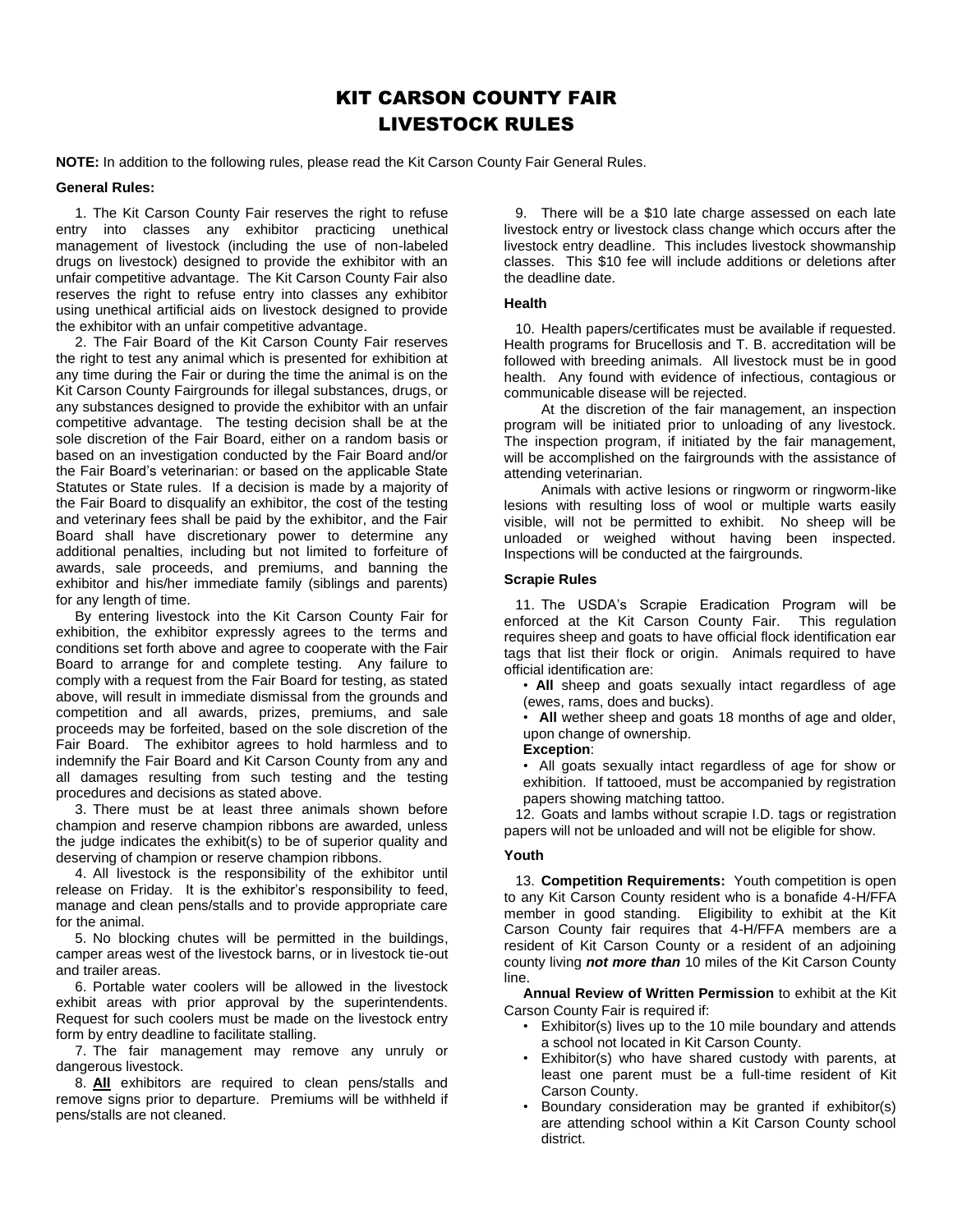**Note:** the above rule in no way prevents youth from joining the local 4-H Program and is a rule of the Kit Carson County Fair only.

**Age Requirements:** 4-H/FFA exhibitors must be 8 years of age and have not reached their 19<sup>th</sup> birthday as of January 1 of the current year. FFA exhibitors must be enrolled in high school and actively participation in an Agricultural Education Program.

14. All breeding animals must be owned, cared for, and in possession of the youth exhibitor by June 1 of the year exhibited. Market livestock must be in the possession of the youth exhibitor by the nomination deadlines for all species.

15. Anyone having facilities to care for their own animal(s) **must** do so. Other members should make arrangements for their animals at a convenient location so they can take care of them the **majority** of the time as stated in the 4-H Animal Care Form for Colorado 4-H/FFA Livestock Projects.

16. Switching of youth enrolled market livestock after the May 1 deadline is limited to siblings and step-siblings living in the same household. Switching can be accomplished only in the event that a member does not have another animal of that species to show.

17. All youth exhibitors are to exhibit their own projects. In case of conflicting judging schedules, substitute youth exhibitors may be used. Substitute exhibitors must be a member in good standing of a Kit Carson County 4-H or FFA program. No adults will be allowed to show in youth classes.

18. No more than 4 market animals (with the exception of poultry & rabbits) of any species from one exhibitor can be unloaded at the fairgrounds and presented for weigh-ins.

19. Superintendents have the right to restrict use of wash racks when use of wash racks cause a hazard to members or spectators, or that detract from or interfere with shows or weigh-ins. Members and leaders are encouraged to visit with their department superintendent about scheduled times to use wash racks.

20. The purpose of grooming is to promote the learning experience for youth to exhibit a well-groomed animal. All junior exhibitors are expected to care for and groom their animals while on the fairgrounds. If receiving assistance, the exhibitor must be present and actively engaged in grooming their animal for the show ring. Physical assistance may be provided only by:

- A. A member of the exhibitor's Kit Carson County 4-H Club or FFA Chapter.
- B. A sibling or step sibling of the exhibitor who is a member of a Kit Carson County 4-H club or FFA Chapter.
- C. A parent or guardian of the exhibitor.
- D. A Kit Carson County 4-H club leader, 4-H project leader or FFA Advisor.

Advice on the grooming of the animal may be given to the 4- H or FFA member by anyone, but physical groom assistance will only be permitted by those listed above.

# **Weigh In**

21. Market animals must be weighed in or nominated at the officially designated date and location earlier in the year to be eligible for show. Weigh in of livestock either before or after the official weigh date or at a location other than the official weigh location will not be allowed. No family nominations are allowed, only individual nominations.

22. When completing livestock entry form, animal(s) may only be entered as a breeding or market animal. Double entering will not be allowed.

23. Proof of ownership such as bill of sale, brand inspection or registration papers may be required at any time.

24. All market animals must be weighed on the fairgrounds' scales. The Kit Carson County Fairgrounds scales will be the official scales for the duration of the fair.

25. No blankets on sheep or goats when being weighed.

- 26. Market animal weight limits are as follows:
	- A. Swine
		- 225 295 lbs.
	- B. Sheep
		- 95 165 lbs.
	- C. Market Beef
	- 1000 1500 D. Goat
	- 50 125 lbs.
- 27. All market classes will be divided by weight.

28. Livestock that do not meet their respective weight limits will be allowed to show in showmanship in addition to a light weight feeder class or a heavy weight class. Animals shown in these classes will not be eligible to show for championship of their respective market species. Over weight animals will be allowed to sell at the species' maximum weight limit. Overweight animals may only be sold if the exhibitor does **not** have another animal of that species that meets weight requirements.

#### 29. **No re-weighs will be allowed**.

30. To be considered a market animal male animals must be castrated.

31. In order to qualify for the Rate-of-Gain contest, animals must be weighed on the official fairgrounds' scales. Overweight animals are eligible for Rate-of-Gain competition.

32. Any animal shown in a market class cannot be shown in a breeding class. Any animal shown in a breeding class cannot be shown in a market class.

#### **Wholesome Meat Act**

**Note:** The Kit Carson County Fair endorses and supports the USDA Wholesome Meat Act and insists that exhibitors be in compliance. Exhibitors of all market animal entries must certify their compliance with the manufacturer's pre-market withdrawal periods specified for any and all medications, drugs, pesticides or feed additives administered. The use of any nonapproved chemical or substance or improper use of approved chemicals or substances is strictly prohibited. Certification will be required upon entry of livestock into the fair.

In addition, the Kit Carson County Fair Board supports the Wholesome Meat Act and any violations of the Wholesome Meat Act or violations of the Colorado Revised Statute 18-9- 207 will not be condoned or tolerated at the Kit Carson County Fair. All 4-H/FFA youth and their parents shall insure they understand these important rules and statutes.

33. All youth exhibitors with meat animals (market/breeding) are **required** to have attended/participated in or to have been certified by an officially sanctioned 4-H or FFA Quality Assurance/Wholesome Meat training program prior to participation in market livestock classes.

34. The Kit Carson County Fair management reserves the right to screen or test any animal for drug residues of any nature and take any action deemed appropriate if testing results show any positive residues above naturally occurring levels.

## **United States Department of Agriculture Wholesome Meat Act**

The United States Department of Agriculture Wholesome Meat Act applies to the sale of market livestock sold during the Kit Carson County Fair as follows: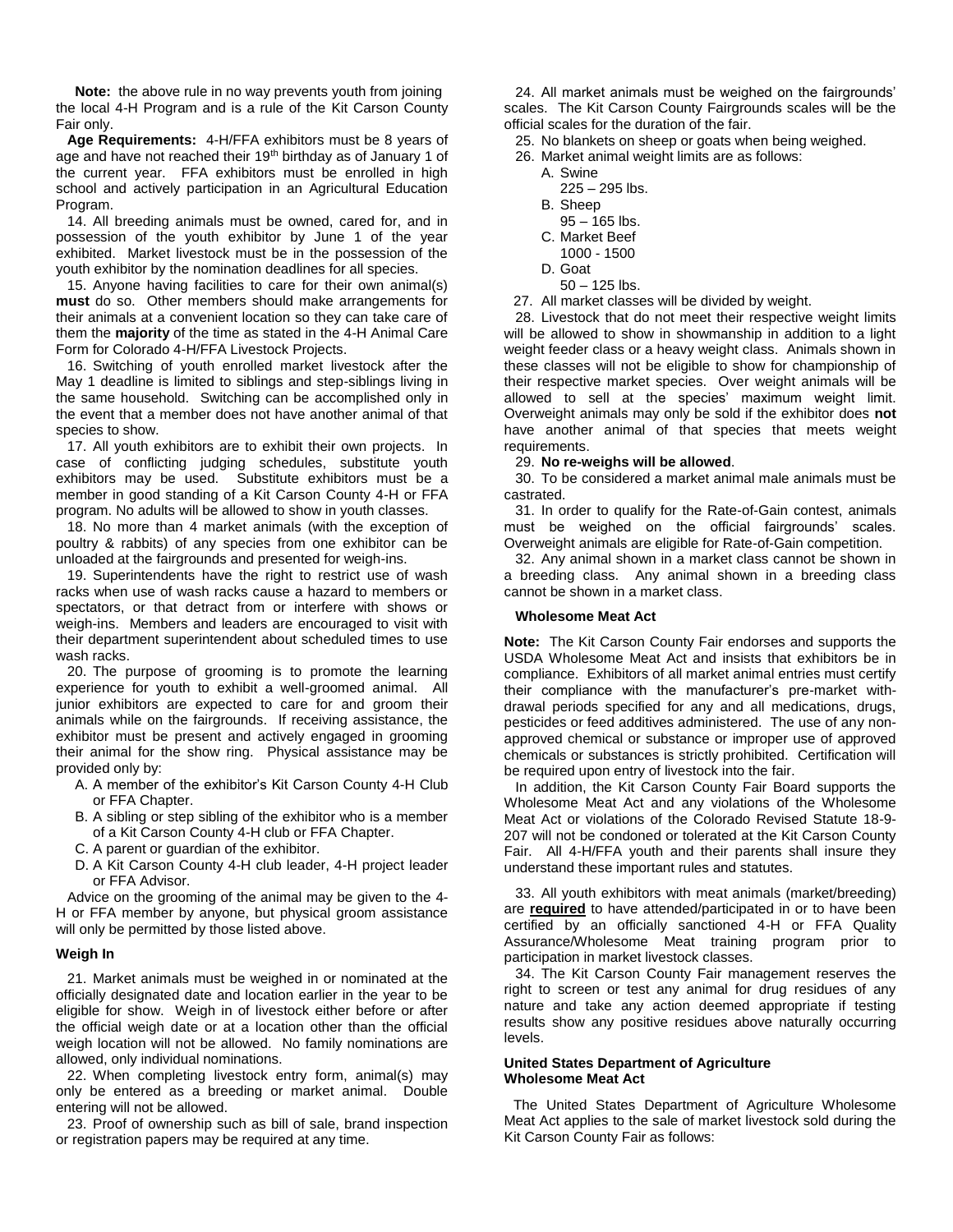- A. Animals must be in good health and carcasses free of drug or chemical residues.
- B. Antibiotics and sulfonamides have required withdrawal periods.
- C. If drug or other chemical residues are found in tissue of carcass, the entire carcass may be condemned.

If drug or other chemical residues are found in tissue of carcasses of animals sold through the Youth Livestock Sale at the Kit Carson County Fair, the said Fair will in no way be liable or responsible for condition of carcass or sale price of animal. Before administering antibiotics and/or sulfonamides, consult a licensed practicing veterinarian, or label directions of the drug.

#### **Colorado Revised Statutes 1995: 18-9-207**

Tampering and drugging of livestock: No person shall commit any act that would constitute tampering with, sabotaging or drugging any livestock that has been registered, entered, or exhibited in any exhibition in this state.

Any person who violates this law commits a Class 1 misdemeanor and may be subject to a fine of not less than \$1,000 nor more than \$100,000.

## **Stalling and Viewing Livestock**

35. In order to facilitate the viewing of livestock by the general public, all animals must be in their stalls (pens) from 9 a.m. – 8 p.m. each day, with the exception of:

- A. **NO** panels, trailers or equipment will be allowed in tieout areas prior to 4 p.m. Thursday before fair.
- B. During show day and during preparation for show.
- C. Parade of livestock.
- C. Necessary feeding, watering, exercise and cleaning of stalls/pens. In particular, livestock must be in their stalls/pens before parades.

No animal will be left tied and unattended outside of their stalls/pens during the day. No livestock will be penned in the trailer area during the day or evening. (Feeding livestock in the trailer area is allowed, provided the animals are attended and returned to their stalls/pens immediately after they have completed eating.)

Those exhibitors who find it necessary to stall out of barns may do so in designated areas only. (You may stall out of barn only after 8:00 p.m.) Livestock stalled outside must be securely tied with neck ropes and halters or secured with livestock panels.

## **Exhibitors stalling outside will be expected to clean the stall areas.**

## **Animal Care**

36. If a 4-H/FFA member fails to properly care and provide for their animal(s), the following consequences will occur:

A. Upon the first infraction, a written warning will be issued to the member and parents.

B. Upon a second infraction, in addition to a written warning, all earned premiums will be forfeited.

C. Upon the third and final infraction, in addition to a written censure and forfeiture of all earned premiums: 1) The offender will be suspended from showing at the Kit Carson County Fair for a period of one (1) year;

2) A declaration of poor standing with the Kit Carson County Fair will be issued to the offender;

3) The animal(s) in question shall be immediately removed from the grounds and;

4) Buyer(s) of the animal will be appraised of the situation and given the opportunity to avoid their contractual obligation incurred during the Livestock Sale.

The written notices of censures will be signed by the barn superintendent, the herdsman superintendent and the chairman of the Fair Board. A copy of these written notices or censures will be given to the club leader or chapter advisor.

## **Sign Requirements**

- 37. Livestock Sign Requirements
	- A. All livestock exhibitors (beef, sheep, swine, horse and goat) are required to put up an exhibitor sign for each of their livestock exhibits. Signs are available from the fair office free of charge. For those who do not choose to use the fair office signs, the following are the basic requirements for personal exhibitor signs:
		- 1. Exhibitor's name
		- 2. Exhibitor's club/chapter
		- 3. Animal name or I.D. number
		- 4. Animal breed
		- 5. Breeder of animal
		- 6. Market animal weight of animal and estimated average daily gain.
		- 7. Breeding animal any appropriate production records that can be neatly placed on sign.
	- B. All exhibitors who sell livestock through the fair sale are required to post a buyer's sign. These are available from the fair office on Thursday at 7 a.m. Signs must be in place by 9 a.m. Thursday, no exceptions.

## **Youth Exhibitor Dress Code**

38. It is expected that all youth exhibitors participating in the Kit Carson County Fair shall conform to these dress expectations. This code is specifically in effect for all livestock related activities (including, but not limited to: livestock shows, livestock parades, livestock sale, livestock pictures, and livestock award presentations, etc.). In addition, the Kit Carson County Fair Board expects all youth exhibitors in any Fair related activity to be responsible in their dress at all times while on the Fairgrounds.

A. All exhibitors shall dress to project, a professional and wholesome image, and for your safety.

B. Where shows have specific dress guidelines (i.e. dairy, horse) these codes shall be followed.

C. Specifically, the following modes of dress are not considered appropriate:

1. Loose (baggy) clothing such as baggy jeans/pants, etc.

2. Short or revealing clothing such as short shorts, tube tops, etc.

- 3. T-shirts and other articles of clothing with logos or wording that would be deemed as being offensive or inappropriate (i.e. tobacco or alcohol company logos, etc.).
- D. Violations of this dress code shall be referred to the Kit Carson County Fair Board and shall be addressed on an individual basis with penalties being determined by the Board.
- E. Appropriate footwear for the event is expected. (i.e. Wearing sandals during a livestock show, sale or parade is unprofessional and dangerous.)